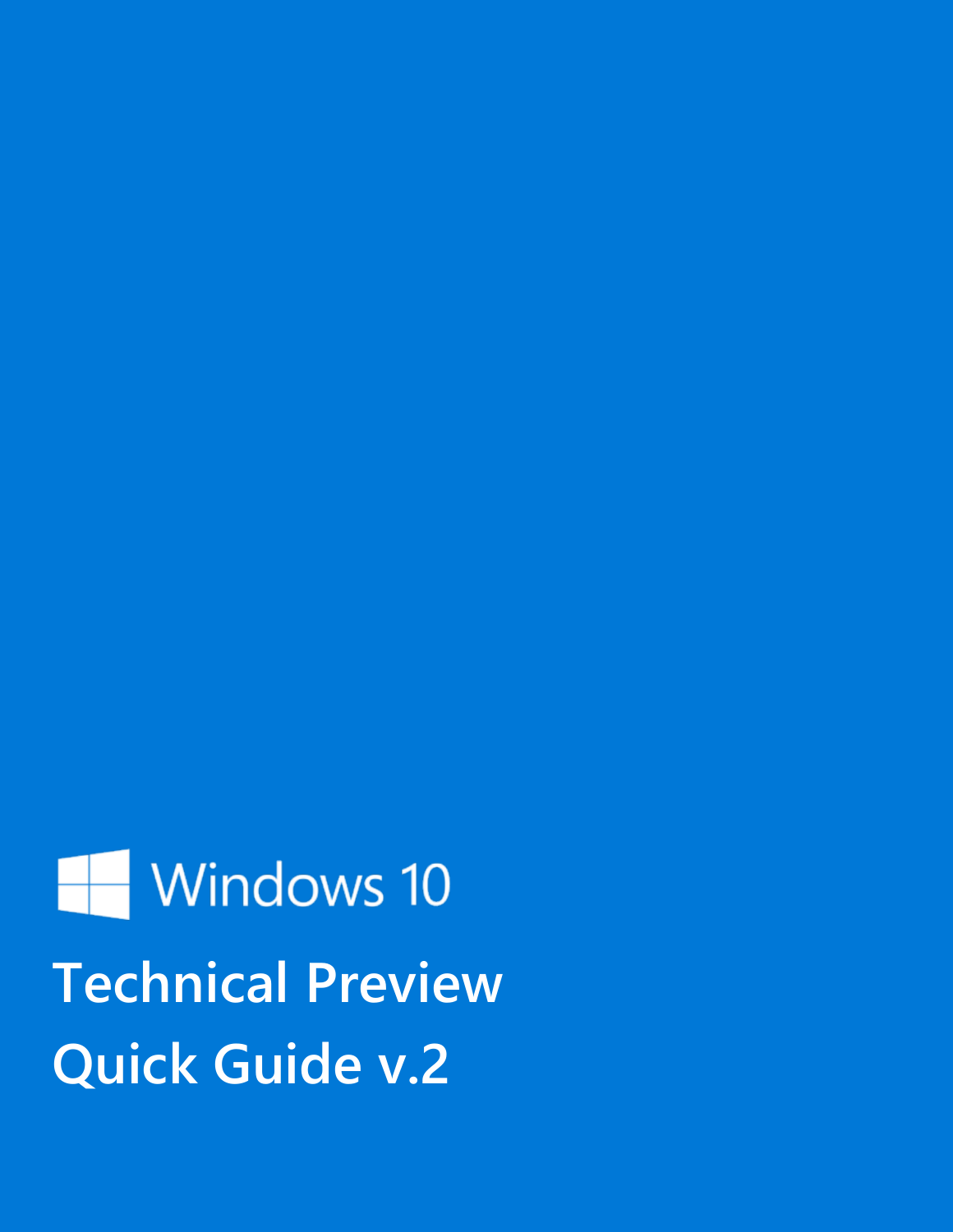## **Contents**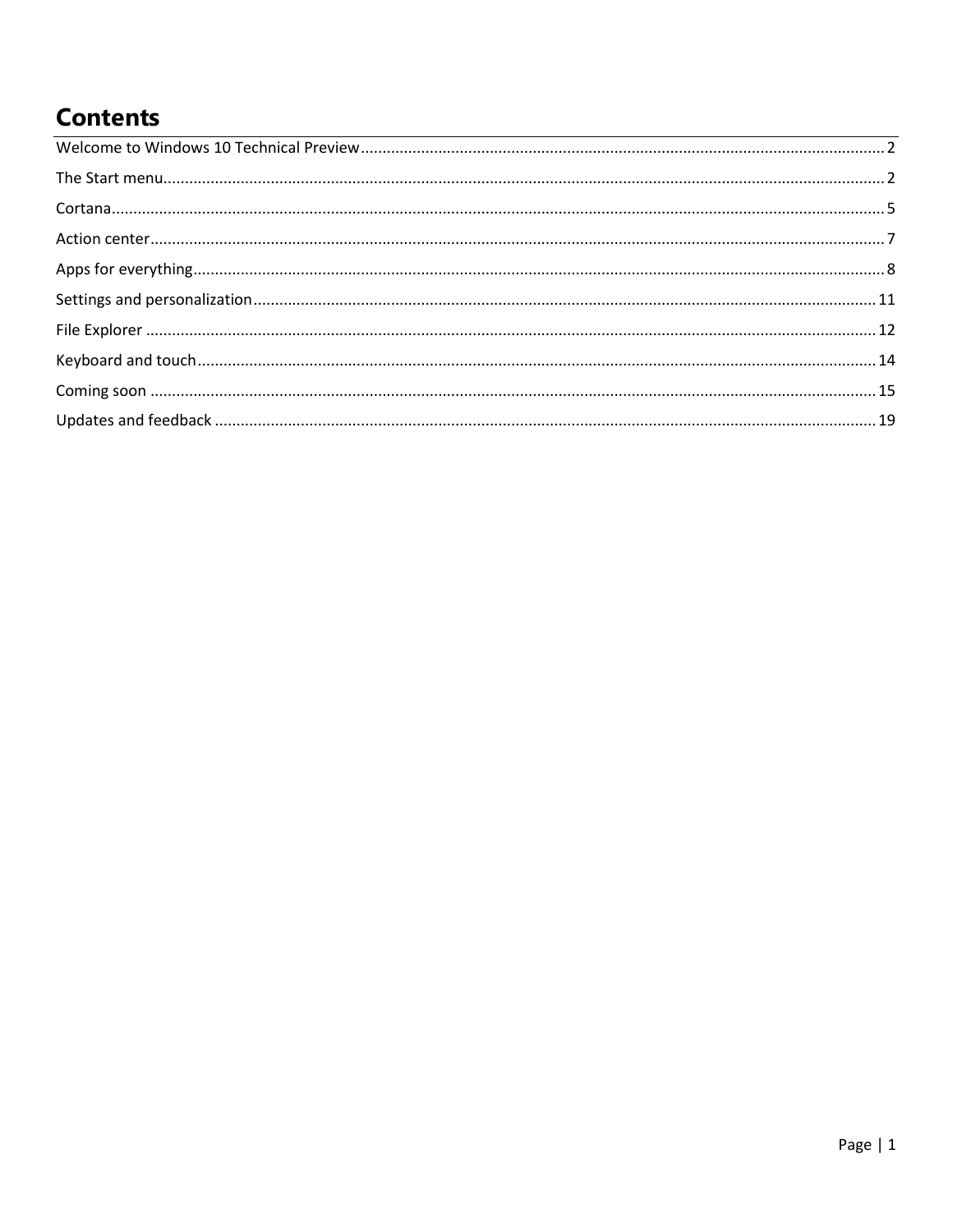## <span id="page-2-0"></span>**Welcome to Windows 10 Technical Preview**

Windows 10 Technical Preview ushers in a new generation of Windows. From big screens to small screens to no screens at all, Windows 10 extends across a range of devices to bring you a more personal computing experience for everything you do.

Windows 10 Tech Preview provides an advance look at some exciting new additions that will empower you to do great things, including these:

- **Cortana** the more personal digital assistant loved by Windows Phone users is now available across all your Windows devices to help make things easier throughout your day. Cortana is available in select global markets at launch.
- **Project Spartan** the next-generation browser designed to put the Web to work makes its debut.
- **Xbox for Windows 10** the biggest Xbox franchises, the best of Xbox Live and DirectX12 technology come to your PC so your gaming experience – including the games you love and the friends you game with – is better than ever. DirectX 12 is only available with supported games and graphics chips.
- **Updated apps**  built-in apps like Photos, People, Music, Maps, Mail, and Calendar now look and work the same across all of your devices.

And that's just the beginning. Use this Quick Guide to learn more about the latest release of Windows 10 Technical Preview, from updated features and functionality to innovative ways to have fun and get things done. A whole new world of Windows is waiting to be discovered.

## <span id="page-2-1"></span>**The Start menu**

The Start menu just keeps getting better—it's more personal, more organized, and more fun than before.

To get there, select the Start **button on your desktop**, or press the Start button on your keyboard or device. Then, jump right in and make it yours. Pin your favorite apps and content, arrange items into groups, move and resize tiles, and even change the size of the Start menu itself.



**The Start menu can be customized to suit your needs**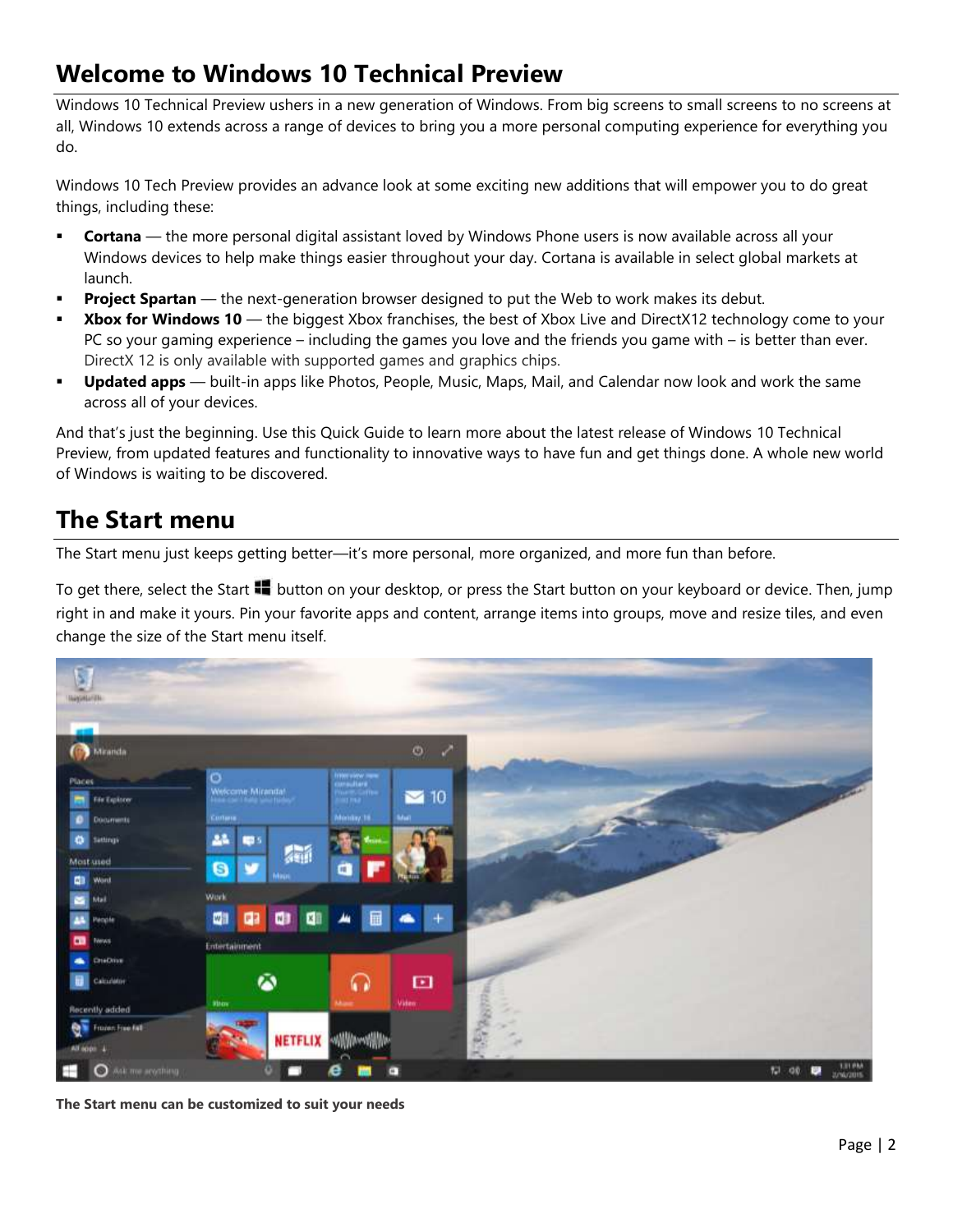## **Your apps—right at your fingertips**

Here's what you'll see on the left side of the Start menu:

- **Places**  the fastest way to access your Settings, Documents, and File Explorer.
- **Most used** the apps that you use every day, front and center.
- **Recently added** the place to find any new apps you install from Windows Store.
- **All apps** —a list of all your installed apps, arranged for easy alphabetical browsing.

If you see an arrow next to an app, hover over it to see a list of your recently used files for that app. Then, select any file in the list to open it.

And don't forget that you can always use the search box (located next to Start  $\blacksquare$  on the taskbar) to find the app you're looking for. It's a fast and convenient way to search for apps, help, files, settings—you name it— across your PC, the web, and OneDrive.

### **Pin all your favorite things to Start**

If you want fast access to the things that matter most to you—whether it's favorite apps, programs, folders, people, or websites—pin them to Start.

To pin an app or other item, press and hold (or right-click) whatever it is you want to pin, and then select **Pin to Start**.

#### **Get up-to-the-minute updates with Live Tiles**

New email, your next appointment, or the weekend weather: Live Tiles deliver updates from your apps right on your Start screen so you can easily see what's happening in your world and jump right into an app when you need to.

#### **Showcase the content you love**

Showcase tiles give you quick access to the content you care about from your favorite apps. Pin your favorite album from the Music app so your top songs are always accessible, or pin your latest book from the Kindle app to keep your reading at the ready. Pinning content to your Start screen works just like pinning apps: just press and hold (or rightclick) the content you want to pin, and then select **Pin to Start**.

#### **Resize your tiles**

Press and hold (or right-click) a tile to change its size. Drag it to move it around. Don't worry about running out of space – the Start menu will automatically resize to hold everything.

#### **Stay organized with tile groups**

If your Start menu starts to feel cluttered, try moving some of your pinned apps into a group of similar items. Just move a tile to an open space, and when a gray divider bar appears, release the tile. Then move more tiles in or out of the group to suit your needs.

To give your new group a name, press and hold (or right-click) in an open space above your new group and select **Name groups**.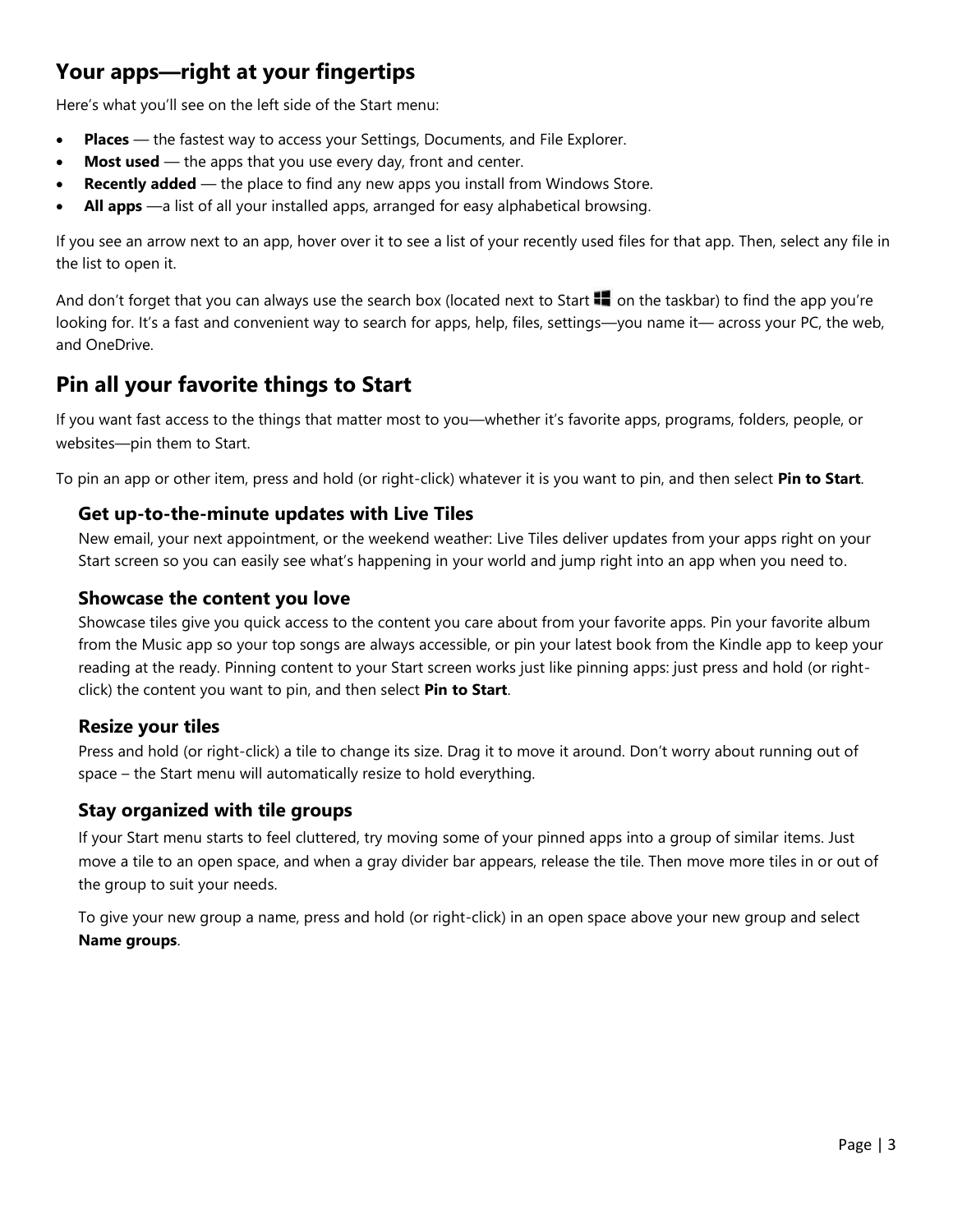## **Go full screen**

If you want to see everything on Start in a single view, select the Resize button  $\sqrt{ }$  to make Start full screen. Select it again to go back to the previous size.



**The full-screen view of Start lets you see everything at once**

## **Seamlessly switch between keyboard and touch**

If you're using a 2-in-1 device, you'll enjoy smoother transitions between laptop and tablet modes. Windows will detect when you add or remove a keyboard and instantly and beautifully optimize the display for type or touch.

## **You have the power**

The power button  $\Phi$  is right at the top of Start. Want to sign out of your PC, switch accounts, or change your account picture? Just select your name in the upper-left corner of Start.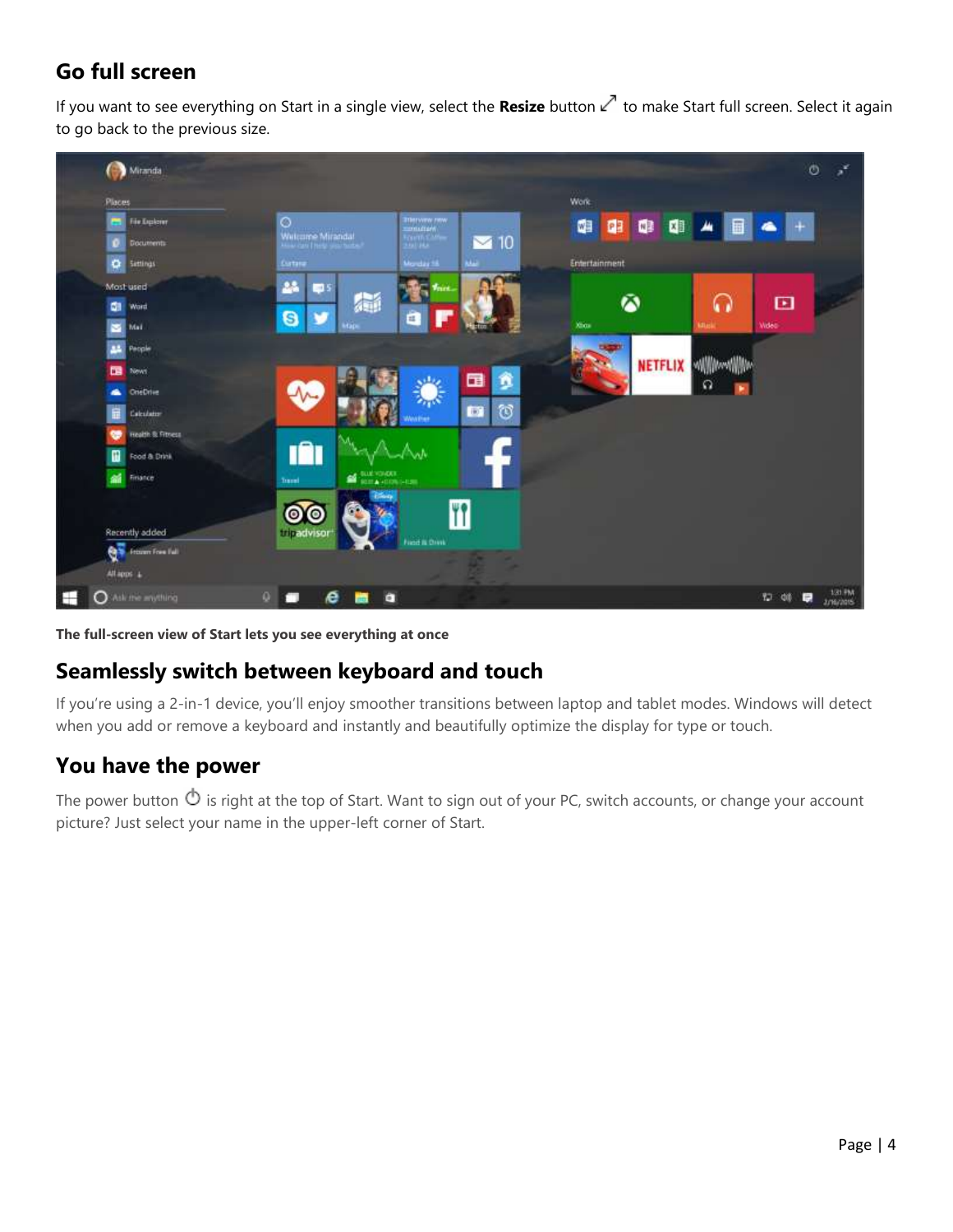# <span id="page-5-0"></span>**Cortana**

Think of Cortana as your personal digital assistant. Cortana can help you search for stuff on your device or the web, manage your calendar, and even tell you jokes. The more you use Cortana, the more Cortana learns about your interests.

To get started with Cortana, type a question into the search box on the taskbar, or select the microphone icon and talk.

## **Cortana Home gives you helpful info at a glance**



**To open Cortana Home, click the search box**

Cortana Home is the place to go for personal suggestions, a daily glance of the day ahead, recommendations for restaurants to check out, and more. You can get to Cortana Home by clicking the search box or the Live Tile.

## **Keep track of your preferences in Cortana's Notebook**

The Notebook is where Cortana keeps track of what you like and what you want. Use it to control what Cortana knows about you, including your interests, favorite places, and the "quiet hours" when you don't want to be disturbed.

To open Cortana's Notebook, click the icon in the upper-left corner of the Cortana window, and then select **Notebook**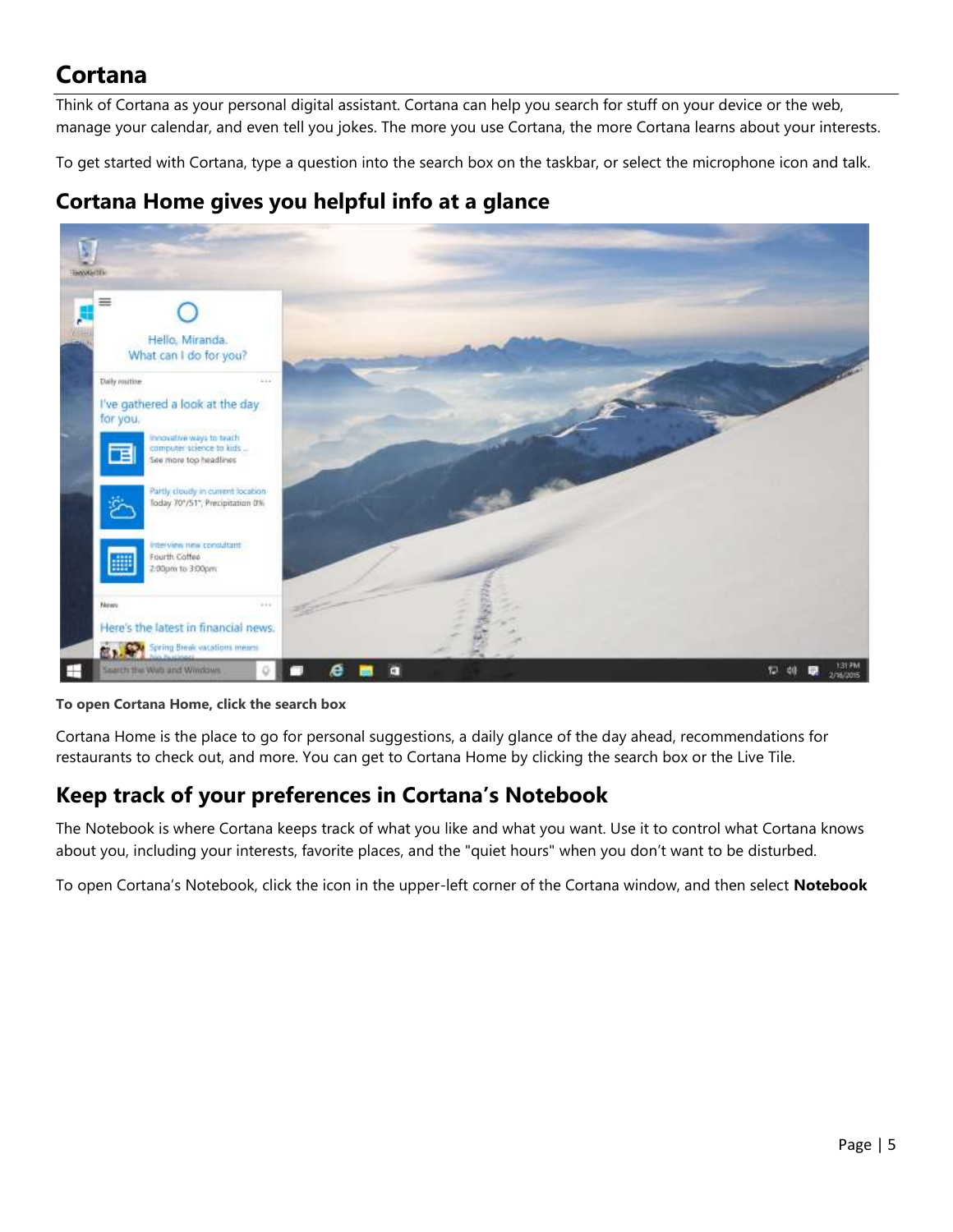## **Cortana makes it easy to keep up with your schedule**

Cortana is the best personal assistant for reminding you about all the important things in your life. Time-based, locationbased, and people-based reminders all trigger at the right time on any device, making sure that you never miss a thing.

To set a reminder using your voice, select the microphone icon and then say what you want Cortana to remind you about. Start by saying "Remind me to" and then add any details you need. You can include a time, location, or even the name of one of your contacts when setting the reminder as well. For example, you can say "Remind me to feed the fish at 3 PM," or, "Remind me to water the plants when I get home." If more information is needed to set the reminder, Cortana will ask you for it.

## **Let Cortana find what you're looking for**

When you search from the taskbar, Cortana will be your guide.



**Cortana provides helpful search results from your PC, the web, and OneDrive**

After you enter a search term, select **Search my stuff** to find results for apps, settings, photos, videos, and music. Cortana shows you results from your PC, the web, and OneDrive.

You can also use Cortana for help with troubleshooting. If you run into a problem or have a question about how to get things done, just type something about it into the search box. Cortana will provide instant answers or links to helpful websites. And for serious issues, Cortana will point you to the Answer Desk, where you'll be connected with live help.

## **Change Cortana's settings**

To get to Cortana's settings, select the icon in the upper-left corner of the Cortana window, and then select **Settings**. This is where you can set preferences for things like battery, speech, and search. It's also where you turn Cortana off. (If you do turn Cortana off, you can still search all the same places from the search box.)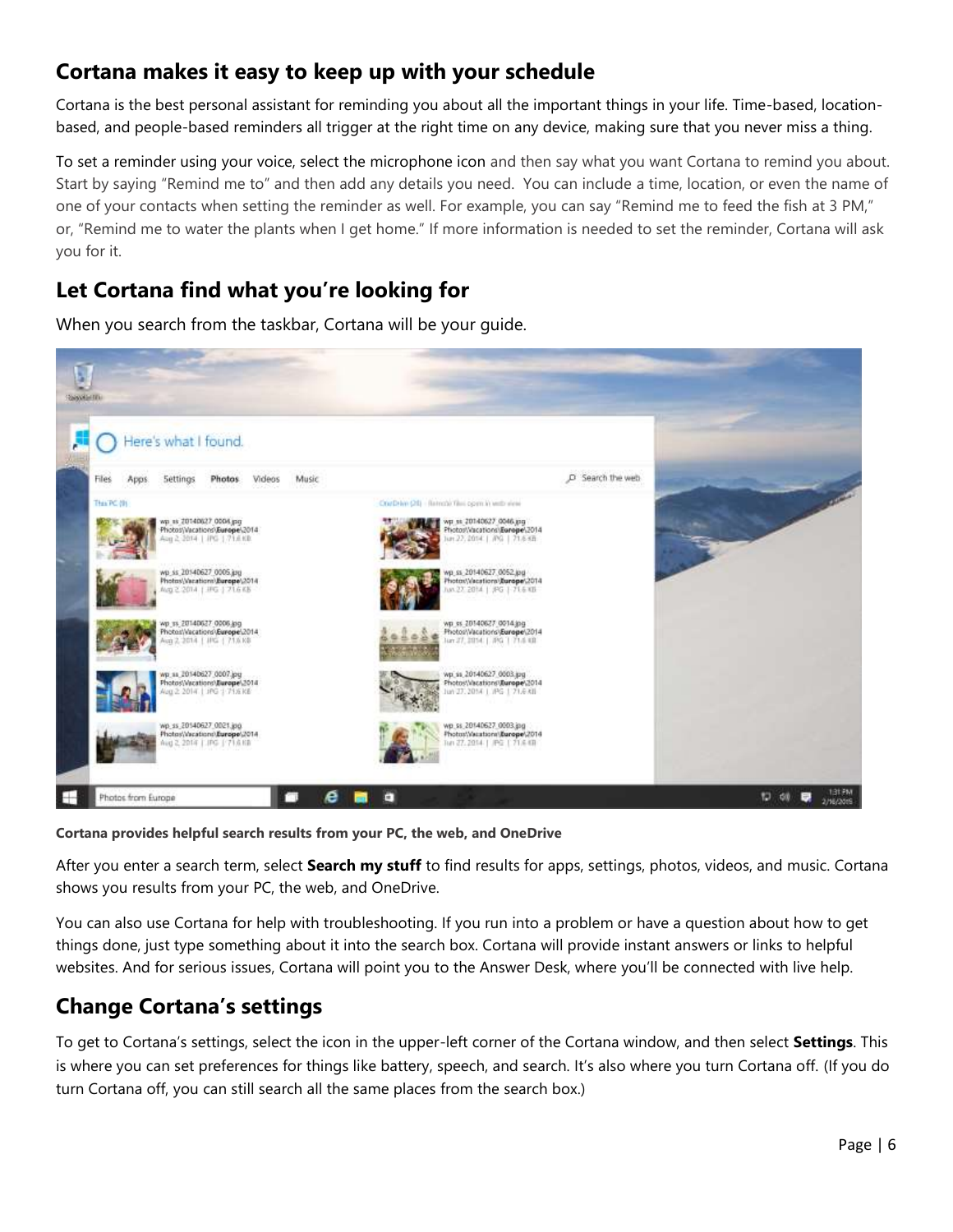# <span id="page-7-0"></span>**Action center**

Action center puts important notifications—from your apps and elsewhere—right on your taskbar. Use action center to quickly change settings or tackle important tasks without interrupting your workflow. Open action center and you'll see your latest app notifications along with new quick actions, which get you to your most-frequently used settings and apps instantly.

To open action center, select the action center icon  $\blacksquare$  on the taskbar.

## **Notifications at a glance**

If a notification catches your eye, expand it to see more details. From there, you'll have the option to take action right from the notification without having to open the related app. Don't want to take any action? Just clear the notification.



**Action center makes it easy to respond to important notifications** 

### **The fast track to settings and apps**

Quick actions take you right to the settings and apps you're likely to use often, from Bluetooth to brightness. You get to pick the four you'll see first whenever you open action center, and you can expand to see the rest. Select one to turn a setting on or off or to open an app.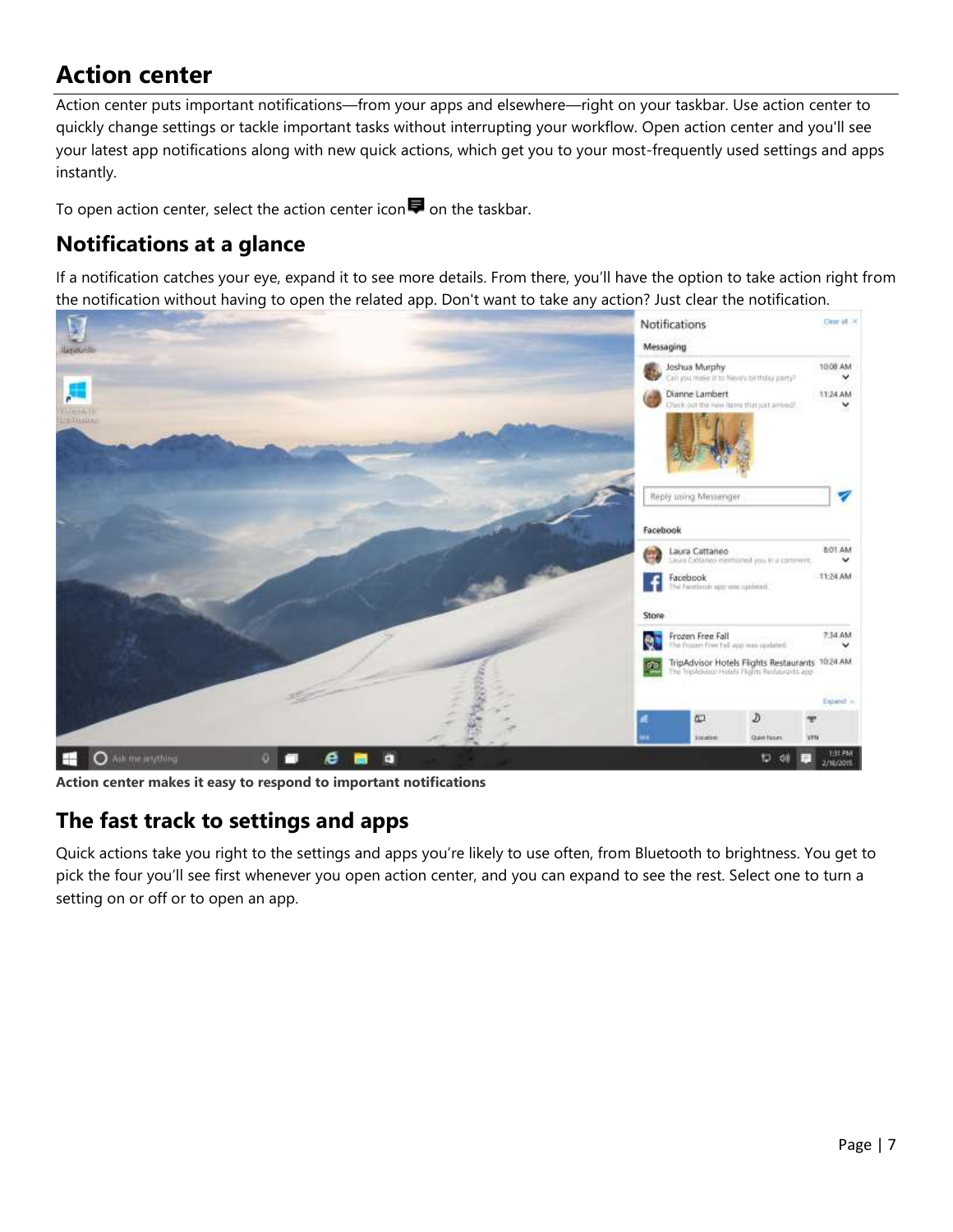# <span id="page-8-0"></span>**Apps for everything**

Windows includes great built-in apps for photos, music, movies, and email that look and work the same across all your devices so that you can get things done from your PC, your tablet, or your phone. The Windows Store has thousands more—from marquee games to apps that help you stay in touch and be more productive. Here are a few highlights.

## **Photos**

Take your best shots—and the Photos app will make them look even better.

The Photos app brings together photos and videos from your all your devices—regardless of where they're stored. All you have to do is make sure that your photos are set up to automatically upload to OneDrive from all of your devices.



**The Photos app brings out the best in your photos and keeps them organized, too**

#### **Make them look their best**

The Photos app covers all the basics. But it also goes the extra mile to make sure the photos on your PC are worth showing off. It looks for problems with red eye, color, lighting, or even a crooked landscape, and makes improvements behind the scenes. And your originals are always saved, so if you ever see changes you don't like, feel free to remove them.

### **To see what's been fixed**

- 1. Open a photo in the app, and look for the **Enhance** button (it only appears on photos stored on your PC, not the ones on OneDrive). If the button has a colored background, your photo was enhanced. If not, it didn't need any improvements—it's already great!
- 2. Select **Enhance** it to go back and forth between the original and the enhanced version.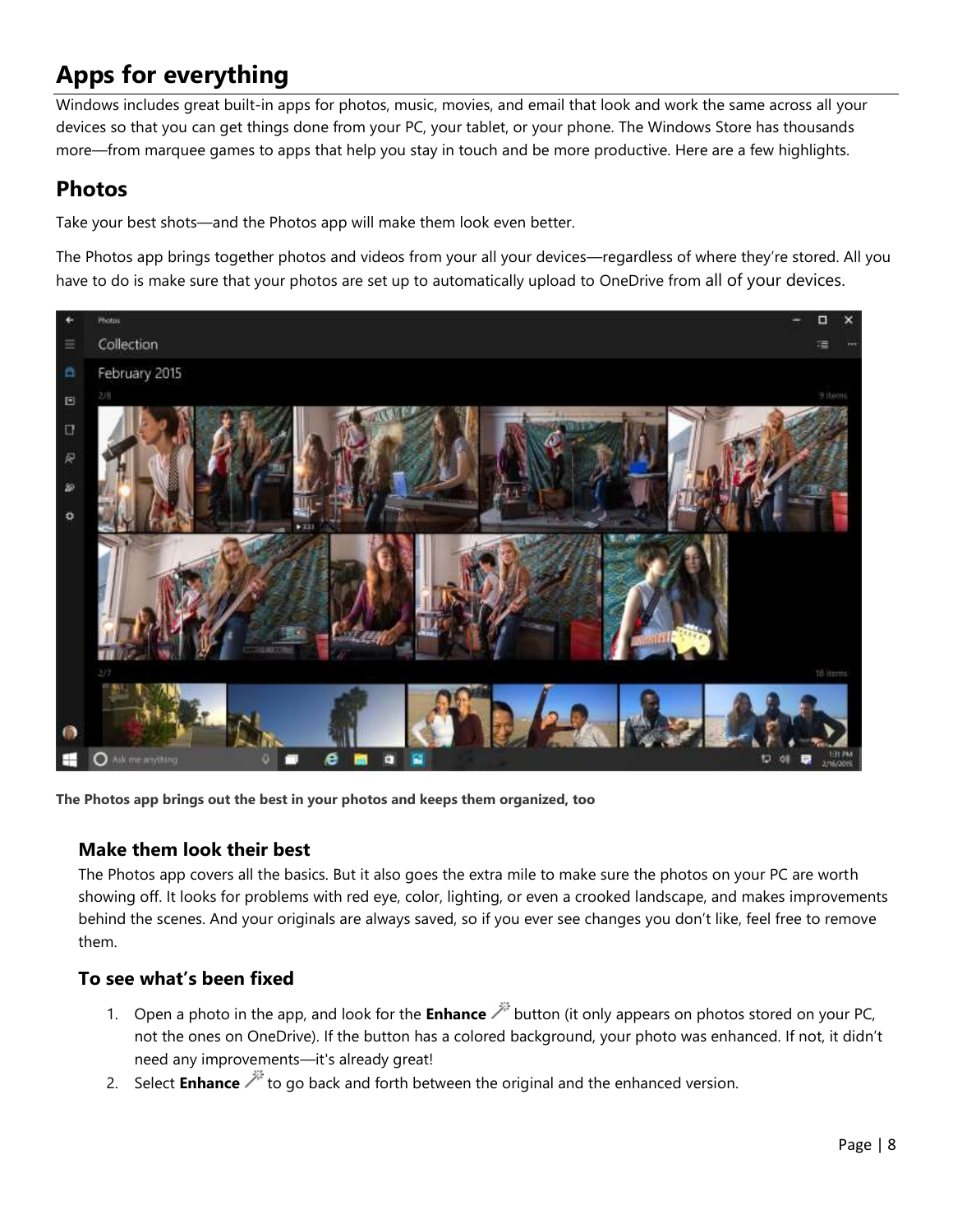Turn off enhancements on all your photos by going to **Settings**  $\Omega$  and turning off **Automatically enhance my photos when they can be improved**.

#### **Show off those enhanced photos**

When your photos look great, you may want to brag a little—but you'll need to share those enhanced photos from the Photos app. (When you share them from other places, you'll share the originals.)

To share just one photo, look for the **Share**  $\Omega$  button when you open a photo. To share lots of photos, go to **Collection**  $\mathbf{\Box}$  **> Select**  $\sharp \equiv$ , and then select the ones you want to share.

### **The Xbox app**

Whether you're out and about or just in another room, bring your Xbox friends, activity, game history, and achievements along with you on your Windows 10 PC with the Xbox app.

#### **Sign in to the Xbox app**

First, make sure you sign in using the same Microsoft account that you use to sign in to your Xbox. That way, all your Xbox info will follow you to the app.

#### **Keep up with your favorite games**

Take a look at the game hub page for your favorite game. You'll see how close you are to unlocking the game's achievements, and be able to watch game clips that other Xbox gamers have made. Just go to **Home** and then select a game in your recent games list to open its hub.

#### **Extend the Xbox experience across devices**

Multiplayer gaming is now possible across devices between Windows 10 and Xbox One. And only Windows 10 and Xbox offer in-home game streaming from Xbox One to Windows 10.

#### **Better gaming**

DirectX 12 delivers rich graphic fidelity and can improve performance of your games even on existing hardware. And GameDVR is built in so you can easily record and share your favorite gaming moments in *any* game.



 **Now you can keep track of all things Xbox on your PC with the Xbox app**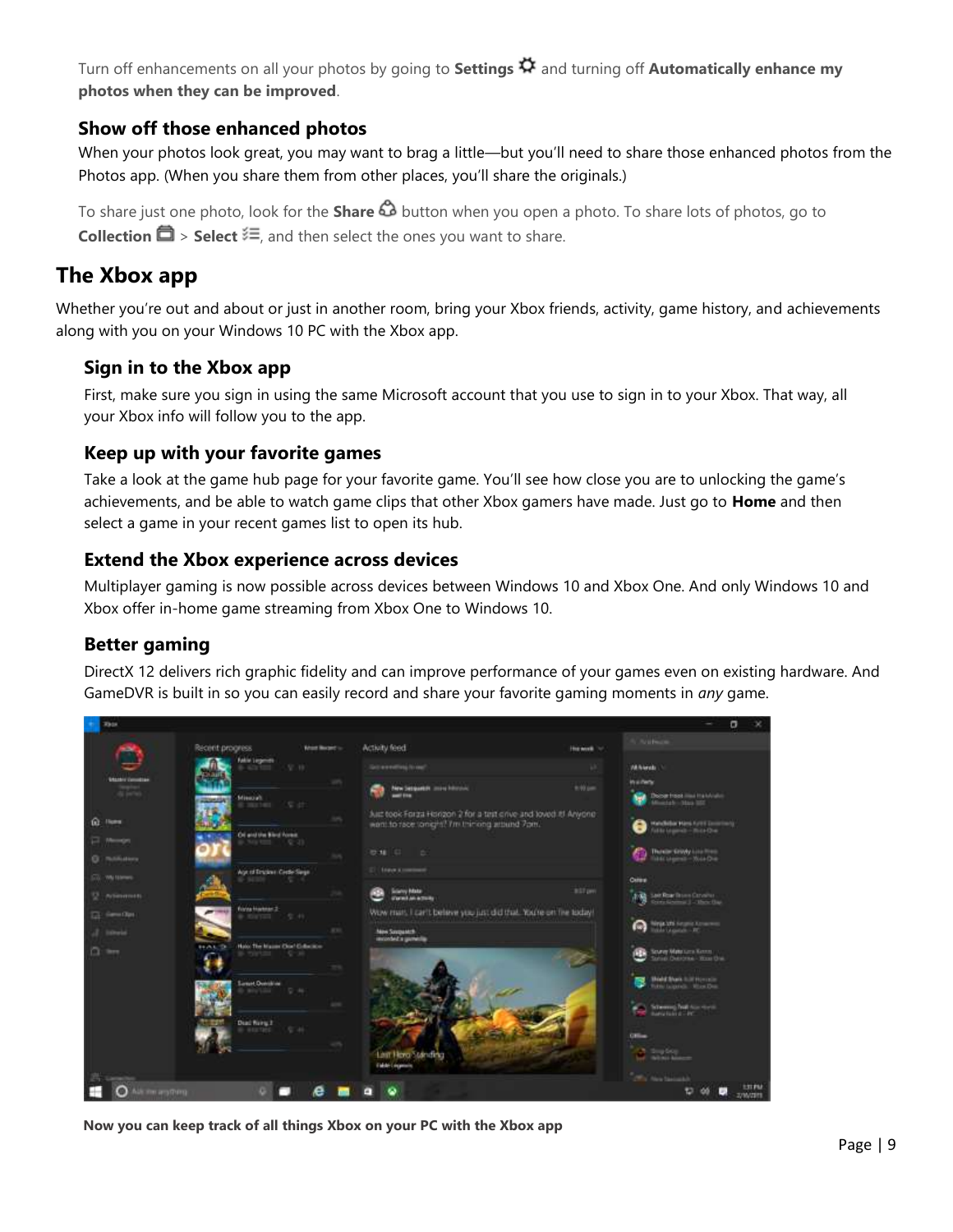## **Maps**

Maps just got a refresh, so explore the latest additions and discover new ways to find your way around.



**Get directions to any destination with Maps**

#### **Download maps**

When you're off the beaten path or exploring a new country, you can't always rely on the Internet for directions. Download the maps you need and take them with you—select **Settings** > **System**, choose **Maps**, and then select **Download a map**.

#### **Traffic alerts**

Cortana notifies you when it's time to go – providing an update on traffic and estimated travel time. Alerts are also integrated with your Calendar app to help keep you on track of your schedule.

#### **Get directions**

Select **Directions**  $\bullet$  and enter your origin and destination for a list of directions you can print or share. Take the bus or walk? Change how you travel and the app will give you the appropriate directions every time. In the Maps app  $I\!\!\!I\!\!\!I$ , select **Settings**  $\ddot{\mathbf{\nabla}}$  > **Preferred directions**, and then choose your preference.

### **Switch between traffic or aerial views**

On the map, select **Map views**  $\mathcal{F}$ , and select what you want to see. You'll also find buttons to **Rotate f** , **Tilt**  $\mathbf{A}$ , or **Zoom in**  $+$  and **Zoom out**  $-$ .

#### **Search**

Search for anything—an address, a business, a landmark, or a city—and get interesting details such as info from Wikipedia, reviews, or hours of operation.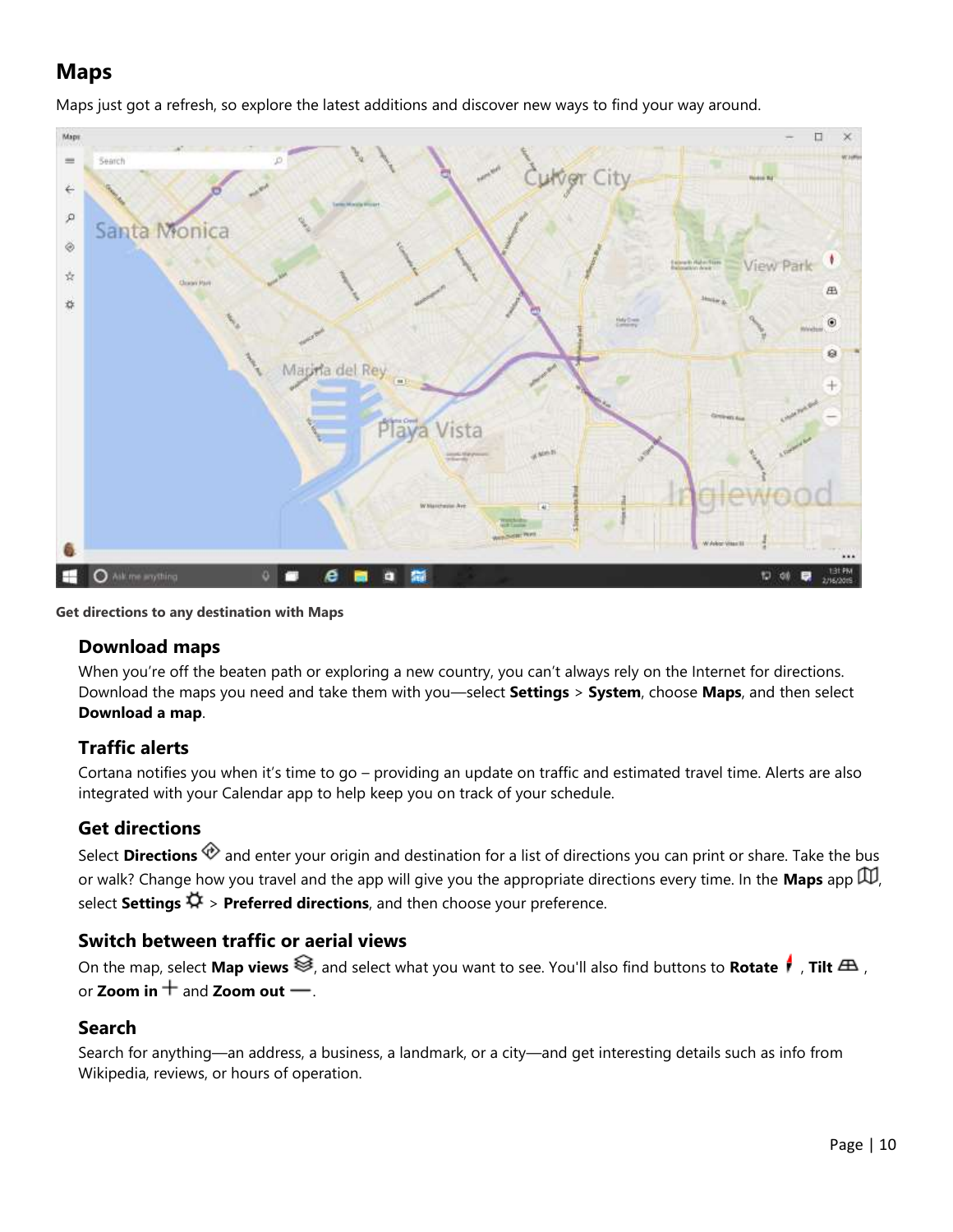## <span id="page-11-0"></span>**Settings and personalization**

Change your settings and personalization options to make your PC uniquely yours.

## **A new look for Settings**

Settings has a new look, with revamped categories that make it easier to find what you're looking for.

Find your PC's settings by going to Start  $\blacksquare$  and then selecting **Settings**. Then, browse the categories or use the search box. You can also search for advanced settings, like the stuff you want to change in Control Panel.



**Updated categories in Settings help you find what you're looking for faster**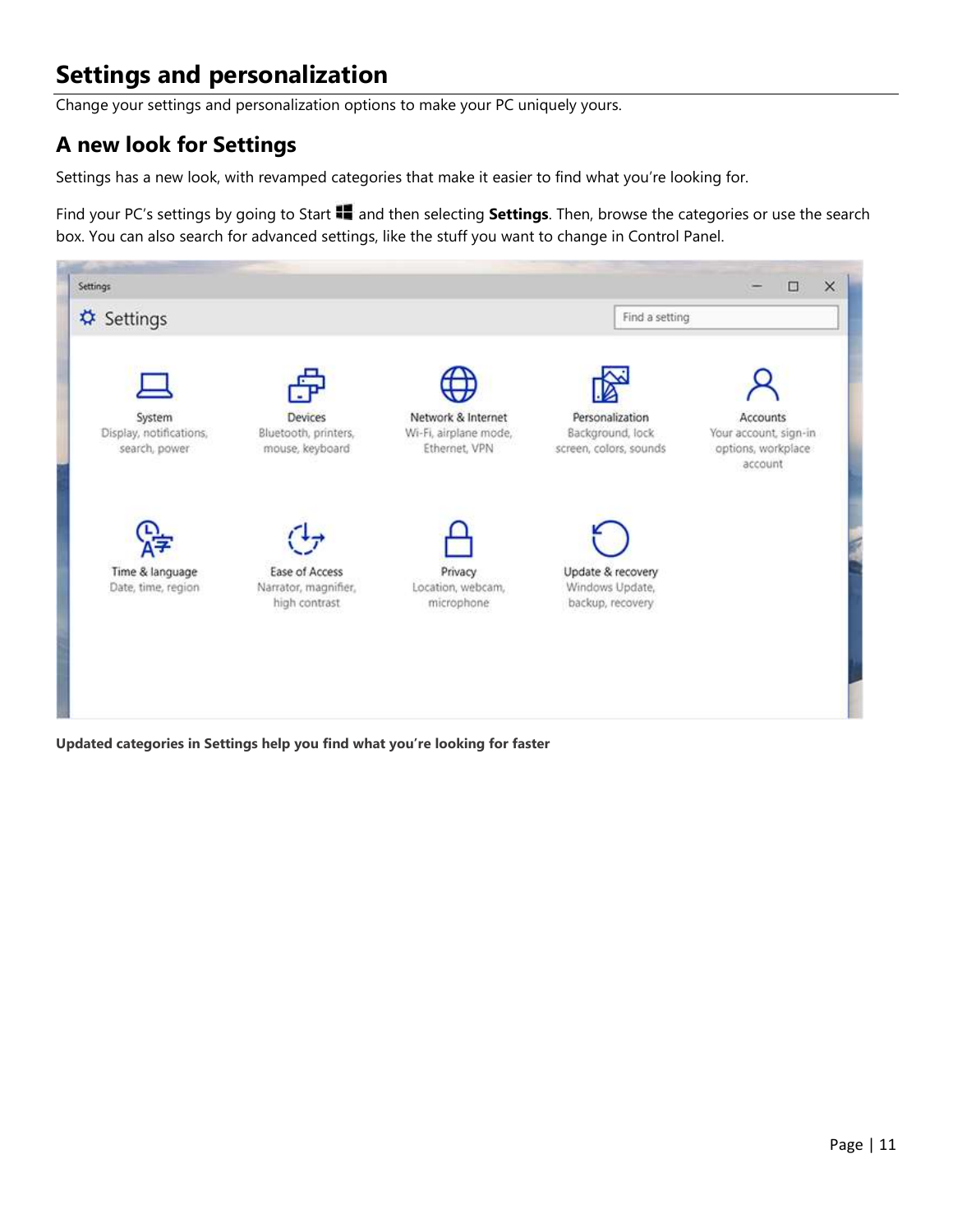## <span id="page-12-0"></span>**File Explorer**

New features in File Explorer help you organize better and find things faster, with quick access to your files from any PC.



**File Explorer improvements give you more ways to get to your most important files and locations**

## **Quick access to the files that matter most**

The Quick access page in File Explorer is the shortest route to files you often use. Look in **Recent files** for the stuff you've been working on lately and pin folders to keep them handy.

To make sure a folder shows up in Quick access, press and hold (or right-click) it, and then select **Pin to Quick access**. A pin icon shows you which folders you've pinned, so it's easy to tell them apart from the rest.

## **Help keep some files private**

If you want to change what shows up in Quick access, you've got a couple of options, depending on what you want to see.

Hide files and folders from Quick access by pressing and holding (or right-clicking) the file or folder and selecting **Hide from recent** or **Hide from frequent**. To stop hiding things from Quick access, clear your File Explorer history (**View** > **Options** > **Clear**).

You can change most other settings in **View** > **Options**.

### **Get to your OneDrive files from File Explorer**

Sign in to any PC, tablet, or phone with your Microsoft account and you'll be able to get to your OneDrive files from File Explorer. Changes you make will sync to OneDrive, keeping your files up to date everywhere.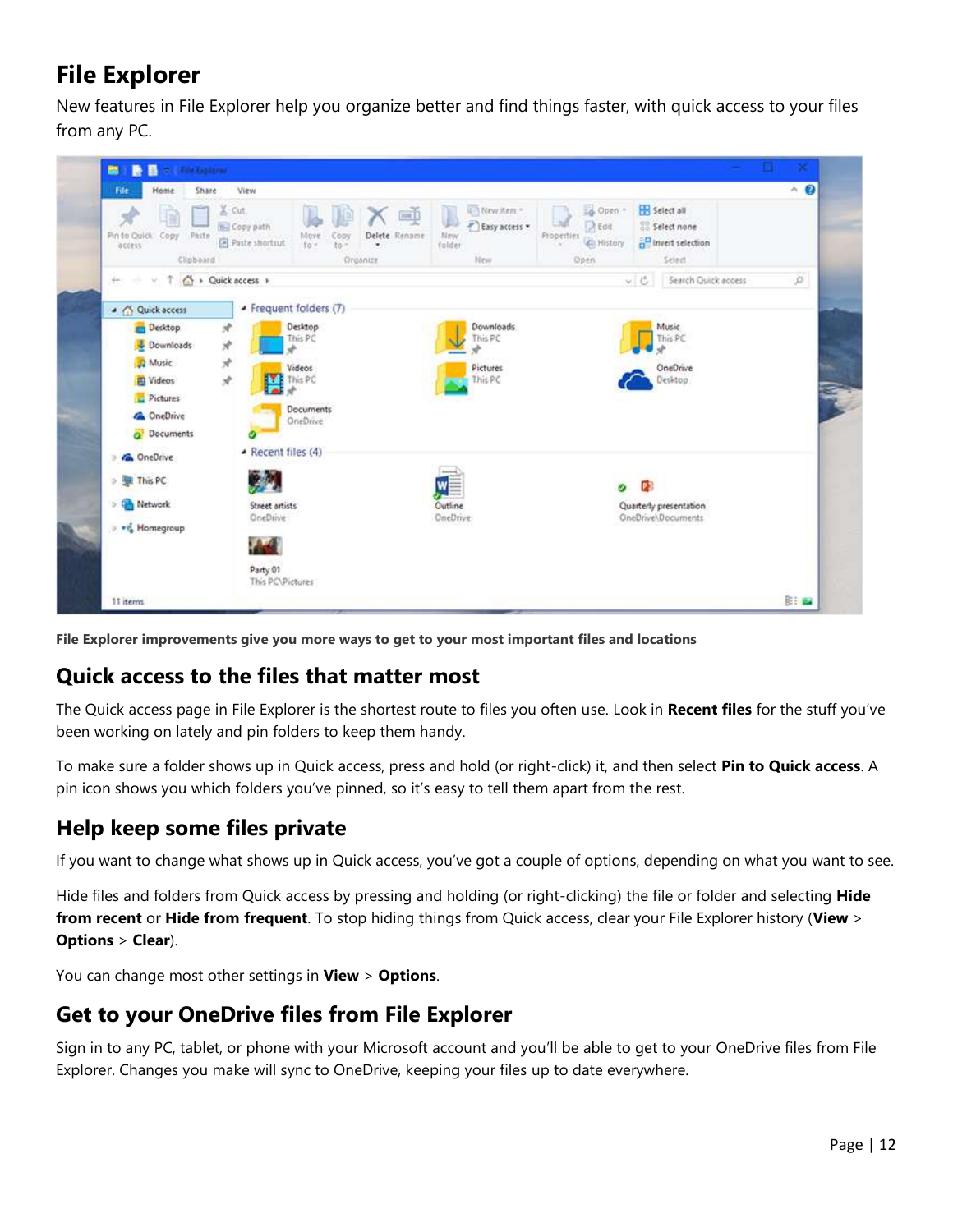If you use the recommended OneDrive settings during setup, all your OneDrive files will automatically sync to File Explorer, as long as you have fewer than 500 MB of files already saved in OneDrive and enough space on your PC or tablet. Otherwise, you'll be asked what you want to sync.

#### **Add files to OneDrive**

Drag your files into the OneDrive folder in File Explorer.

#### **Save files to OneDrive**

Choose OneDrive as the save location when you save a file in Word, Excel, or another app.

### **A new way to share your files**

You're probably already familiar with sharing files with specific people on a network, and in email, but now you can use the new Share button to share files using apps. In File Explorer, go to **Share** > **Share** , and then choose the app you want to use.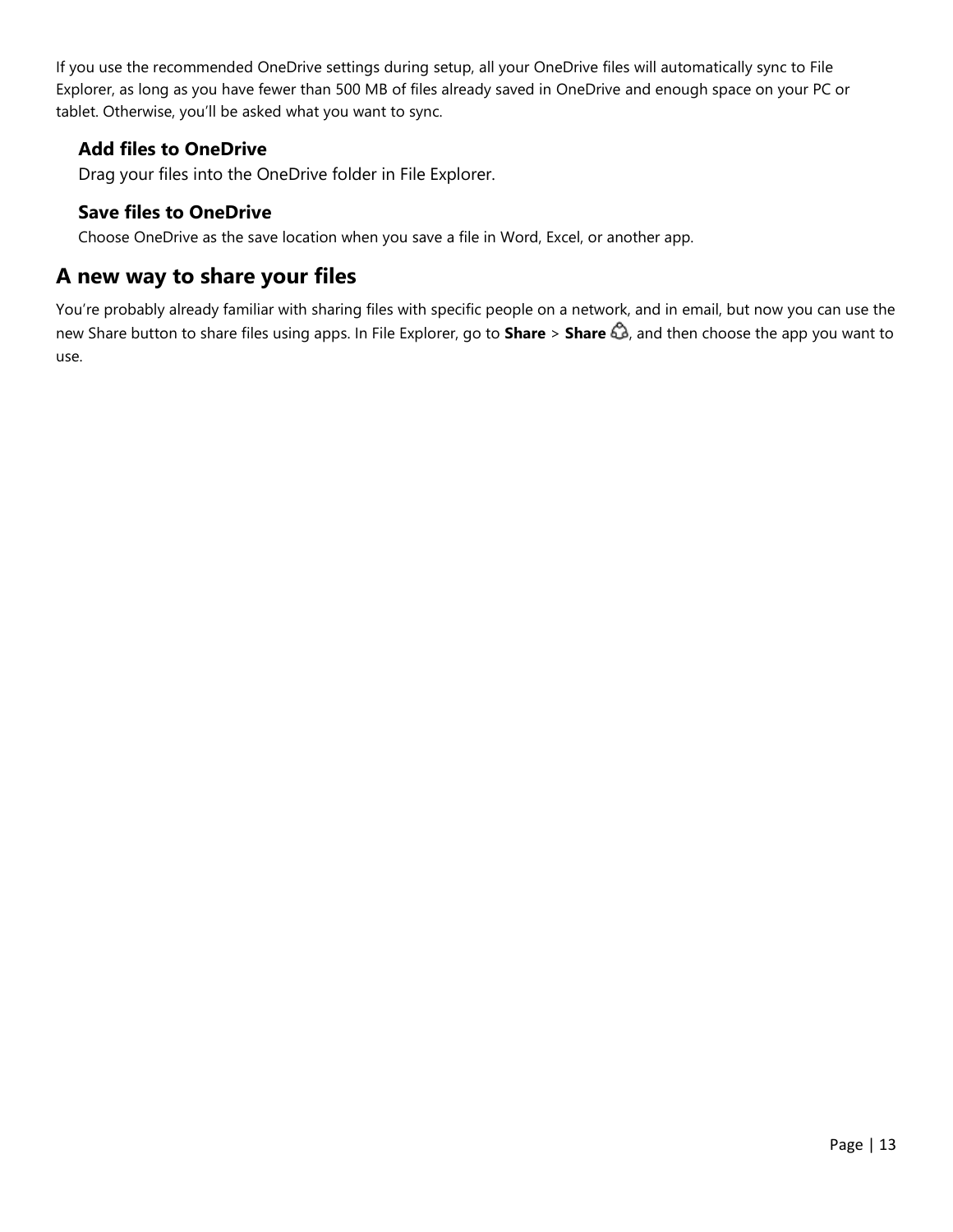## <span id="page-14-0"></span>**Keyboard and touch**

New keyboard features help make writing a pleasure on PCs. And new touchpad gestures make it a breeze to navigate your PC and get things done.

## **You write, your PC types**

The onscreen keyboard on your PC or tablet gives you the option to write with your mouse, finger, or pen. Whatever you write will automatically turn to text.

## **Try the latest touchpad gestures**

We've made a few changes and improvements to gestures. You'll need a precision touchpad to use them all. Otherwise, experiment to see which ones work with your PC. To see if your PC has a precision touchpad, go to **Settings**, select **PC and devices**, and then select **Mouse and touchpad**.

Once you're all set, try some of the new gestures we've added:

| If you want to                                      | Do this                                                                             |  |  |  |  |
|-----------------------------------------------------|-------------------------------------------------------------------------------------|--|--|--|--|
| Open the task view to see all your open<br>windows. | Swipe three fingers up.                                                             |  |  |  |  |
| Show the desktop.                                   | Swipe three fingers down.                                                           |  |  |  |  |
| Switch between open windows.                        | Swipe three fingers right or left-swipe slowly to flip<br>through all open windows. |  |  |  |  |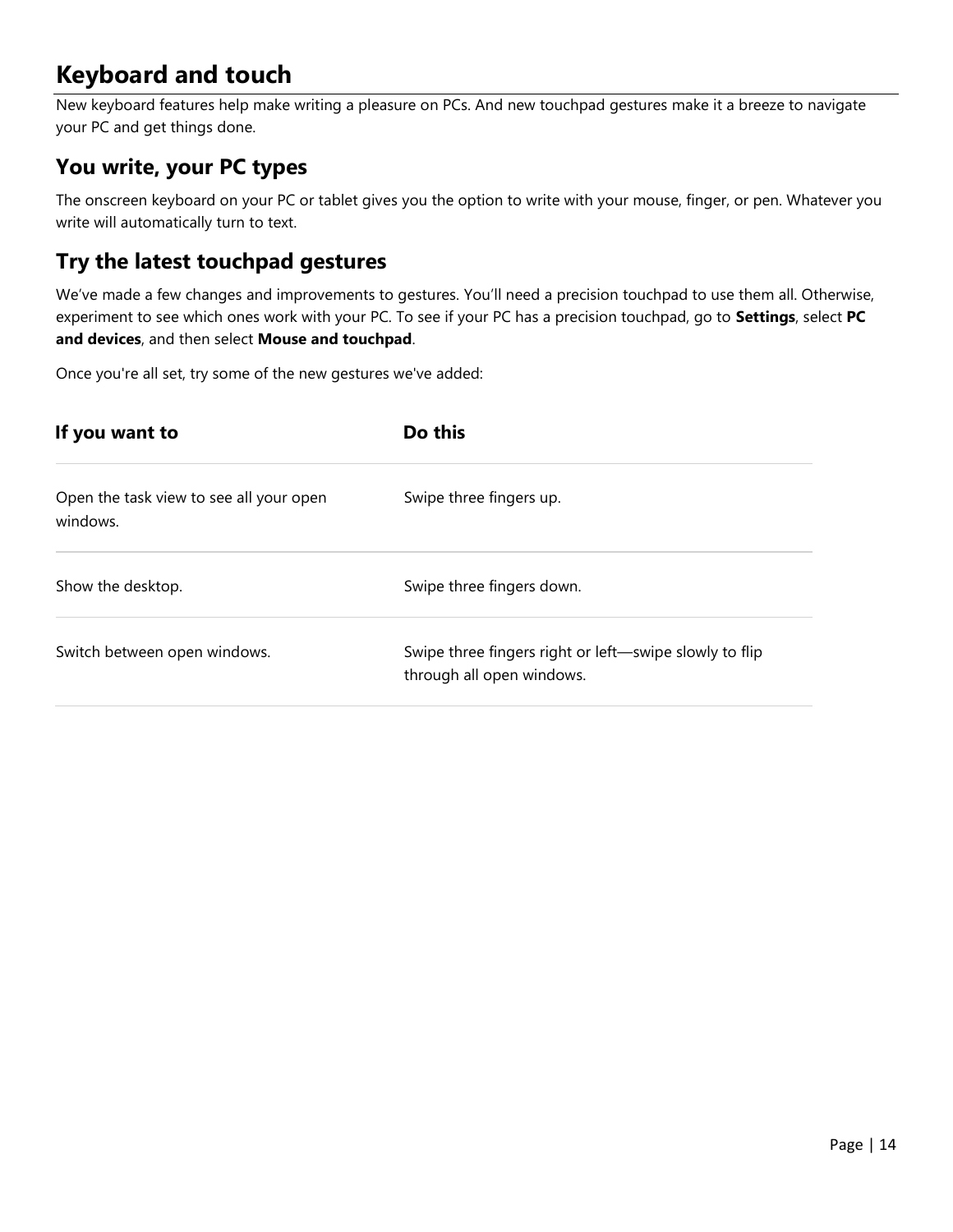## <span id="page-15-0"></span>**Coming soon**

## **Project Spartan**

Project Spartan is an all-new browser purpose-built to deliver a better Web experience – one that's made for easy sharing, reading, researching, and getting things done online.

**Write on webpages.** Only Spartan has built-in inking for writing or typing on webpages and easily sharing with others.

**Best reading.** Spartan delivers the best built-in reading experience. A new reading mode lets you enjoy online articles in a cleaner, clutter-free layout, while an offline feature saves and organizes articles so you can conveniently return to them later with no need for an Internet connection.

**Find it faster.** In a big improvement over typical address bars, Spartan makes recommendations to speed you to your online destination. You can also activate Cortana's precise controls to receive proactive updates on flights, deliveries, or anything else you're tracking.

**Quickly move into action.** Only Spartan lets you move quickly from browsing to doing. With Cortana enabled, you can make a restaurant reservation right from the review, or highlight an unfamiliar term to bring up a contextual explanation – all done quickly and easily without leaving the page you're on.



**Spartan allows you to write notes directly on webpages and clip web content to share with others** 

## **People & Messaging**

These are the apps for keeping the people who matter most to you close to you. By pinning your favorite contacts, you get instant access to your people from anywhere in Windows. With one click, you can connect via email, SMS, phone, or Skype with anyone on any platform. Skype is now built-in to all your communications, so it's easier to do more things together with more people.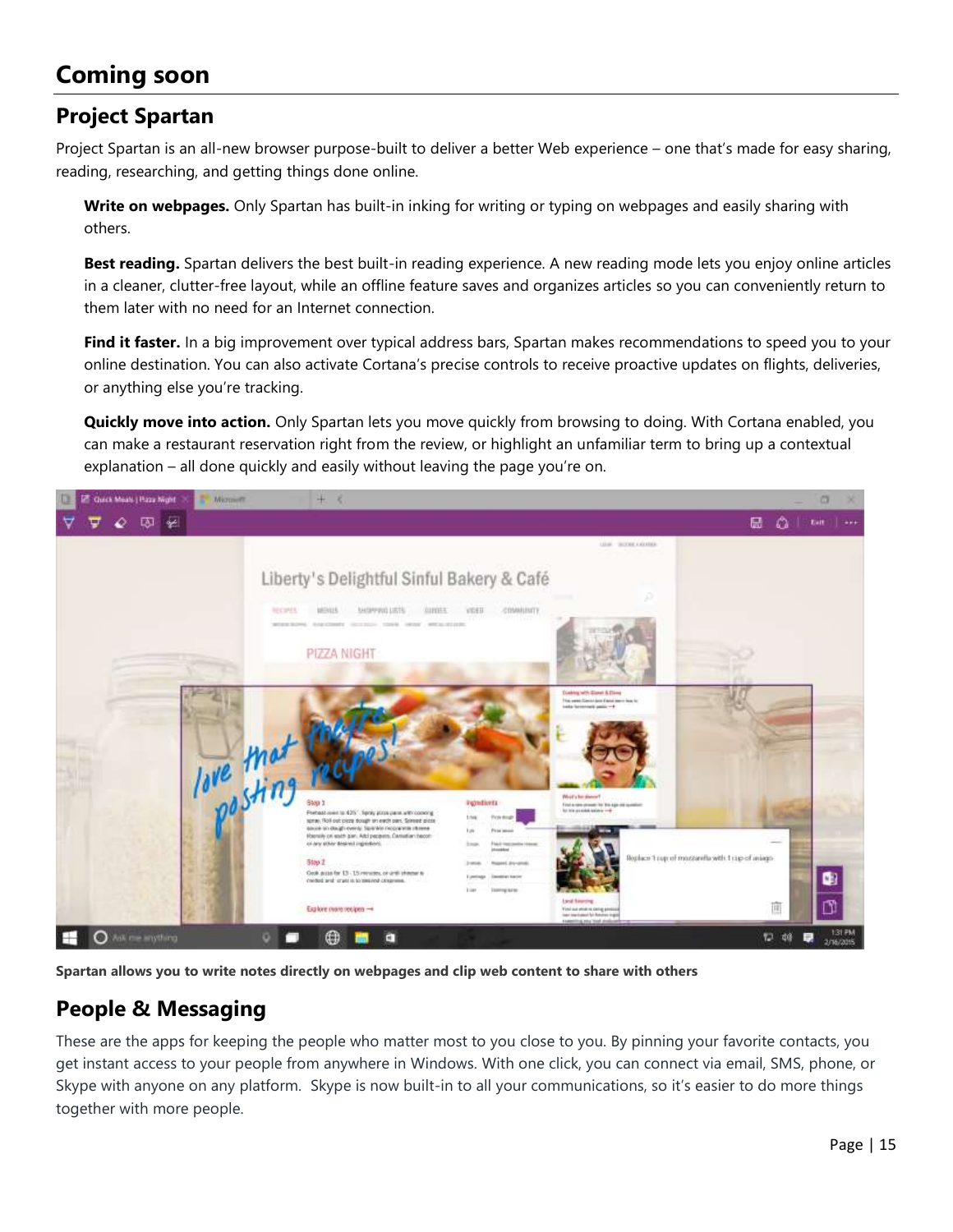

**The People app gives you more ways to connect so it's easier to do more things together with more people**

### **Mail & Calendar**

Crafting emails is easier now that the familiar and rich capabilities of Microsoft Word are built in -- insert tables, add pictures, and use bullets and color to get your point across. New touch gestures help you better manage your inbox and the new navigation bar is great for switching easily between email and calendar to get things done.

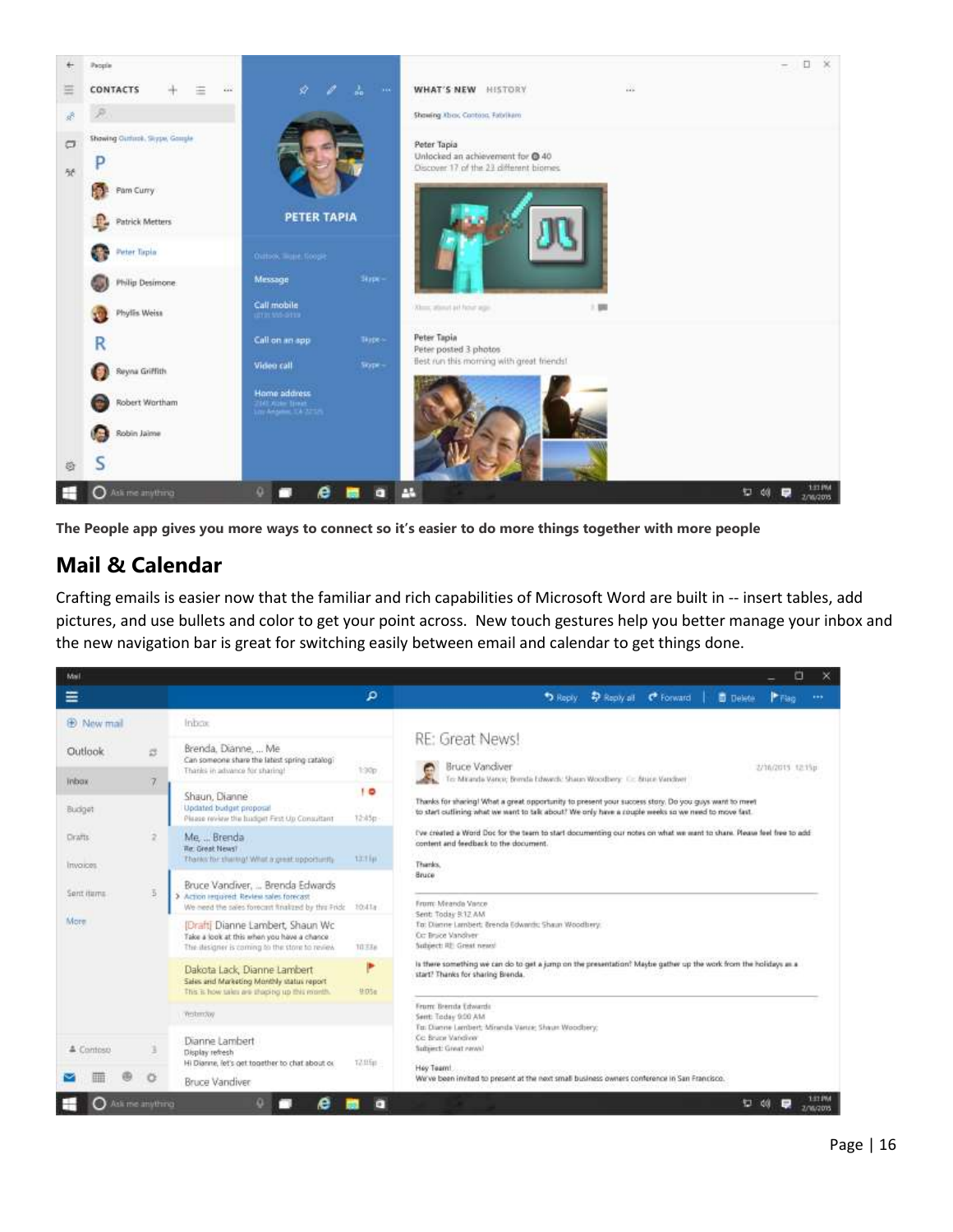| Mail                                                                                                     |                      |                               |                       |                          |                                |                      | ▫                                 |
|----------------------------------------------------------------------------------------------------------|----------------------|-------------------------------|-----------------------|--------------------------|--------------------------------|----------------------|-----------------------------------|
| Ξ                                                                                                        |                      |                               |                       |                          | $\text{Bar} \sim$              | Wark week<br>Week    | Today<br>Month                    |
| <b>E</b> New event                                                                                       | February 2015        |                               |                       |                          |                                |                      | ×<br>×                            |
| February 2015<br>$\label{eq:1} \begin{array}{lllll} \mathcal{M} & \mathcal{M} & \mathcal{M} \end{array}$ | Sunday.              | Monday                        | Tuesday               | Wednesday                | <b>SERVITORIA</b><br>Thatsday. | 2-2770<br>Friday     | <b>Saturday</b>                   |
| S. M. D.W. C. F. S.                                                                                      | Feb 1                |                               |                       | 4                        | 5                              | ñ.                   |                                   |
| $1 - 4 - 5 - 6 - 7$<br>z                                                                                 |                      | 3p Vendor Submission          |                       | Conners Birthday         |                                | 3p Wendor Submission |                                   |
| T31.1748<br>$\mathbb{I}$<br>u<br>и                                                                       |                      | <b>S2p Comisso Review</b>     |                       |                          |                                |                      |                                   |
| 10<br>19<br>$20 - 21$<br>5                                                                               | $\mathcal B$         | ġ.                            | $10\,$                | $\mathbb{H}$             | 12                             | 33                   | $14 -$                            |
| $25 - 26 - 27 - 20$<br>24.<br>23<br>32.                                                                  | <b>Stude at News</b> |                               | 10a Doctor's appointm |                          | Shwaris birthday               | Sat Francisco        |                                   |
| 4. 2. 2. 2. 2. 2. 2. 2.                                                                                  |                      |                               |                       |                          |                                |                      |                                   |
|                                                                                                          | s o<br>15            | 16 @ m/stf                    | 17.4427325            | 18. m 7257*              | 79 @ 715485                    | $20 + n$ yser        | 21                                |
| v Outlook                                                                                                | San Francisco:       | <b>Max Lunch with Barbara</b> |                       | <b>Ba</b> Texm Breakfast | :Tia Photo Class               | 10a Inventory Audit  | Nevis's Bethday                   |
| $\vee$ Personal                                                                                          |                      | <b>2p интеем лем соны</b>     |                       |                          |                                | 2p Neva's party      |                                   |
| $V$ Work                                                                                                 | źż                   | 23<br><b>STP</b>              | 24                    | 25                       | 26                             | 27                   | $\overline{28}$                   |
|                                                                                                          |                      |                               | 9:30a 11              | <b>Ba Contoso Aevese</b> |                                | 7:30a Docky's Appl   | Sp Family Night                   |
| Holidays                                                                                                 |                      |                               |                       |                          |                                |                      |                                   |
|                                                                                                          | Mar 1                | $\mathbf{2}$                  | 3                     | 4                        | s                              | $\overline{6}$       | W.                                |
|                                                                                                          |                      | 12:30p Meeting with net       |                       |                          | 2p Team meeting                |                      | Sp Family Night                   |
| ⊕ ⊙<br>萹                                                                                                 |                      |                               |                       |                          |                                |                      |                                   |
| $O$ As an anyman $O$                                                                                     | o                    | e<br>E<br>問                   |                       |                          |                                |                      | 131 PM<br>12 40<br>e<br>2/96/2015 |

**The Mail app is now integrated with Word and Calendar to give you more features and flexibility**

## **Music & Video**

Enjoying music and videos is simple, fast and elegant on Windows. Get access to over 47 million tracks with the Xbox Music Pass and to the latest movies and shows in full HD on the Video app. Only on Windows can you buy content once to play it anywhere. Even existing media library and playlists imported from iTunes are accessible across your favorite Windows, iOS and Android devices through the power of OneDrive.

|               | Music                                  |                                                                                                                                                                                             | $\Box$<br>$\sim$ | $\times$                  |
|---------------|----------------------------------------|---------------------------------------------------------------------------------------------------------------------------------------------------------------------------------------------|------------------|---------------------------|
| ≡             | иначени.<br>Search                     | Albums<br>B<br>DC Shuffle all Filter: All =: Sort Duto added = 35 Select.                                                                                                                   |                  |                           |
| $\mathcal{B}$ | <b>Q</b> Albums<br>Artists             | n gweriau                                                                                                                                                                                   |                  |                           |
| $\sqrt{d}$    | Songs<br>alla Now playing              | Angus & Julia Stone<br>Angus & Julia Stone<br>Toys In The Attic<br>Songs in A Minor<br>This is All Yours<br>21<br>Boys & Girls<br>Adole<br>Alabama Shakes<br>40.1<br>Alca Teys<br>Aerosmith |                  |                           |
| $+$           | Create new playfist                    | ANERIA LAXY SELL<br><b>BASTILLE</b>                                                                                                                                                         |                  |                           |
| 트<br>₩.       | Summer Time Jams<br>Workout Mix        | <b>BAD BLOOD</b>                                                                                                                                                                            |                  |                           |
|               | miranda.vance@outlook.com              | Lady Soul<br>AM<br><b>Bad Blood</b><br>Pet Sounds<br>Funeral<br>True<br>Aretha Pranklin<br>Aver<br>Bartile <sup></sup><br>The Beach Boys<br>Attade Trie<br>Arctic Monkeye                   |                  |                           |
| Õ             | Shop ><br>Locked Out of Heaven         | Ø<br>K<br>$\mathbb{R}$<br>$111 -$<br><b>XI</b><br>419<br>46                                                                                                                                 | n                | 区                         |
|               | <b>Brizist Marx</b><br>Ask me anything | $\mathbb{H}$<br>ω<br>п<br>a,<br>e                                                                                                                                                           | 孠                | <b>TELPM</b><br>2/16/2015 |

**Play music from all your devices with the Music app**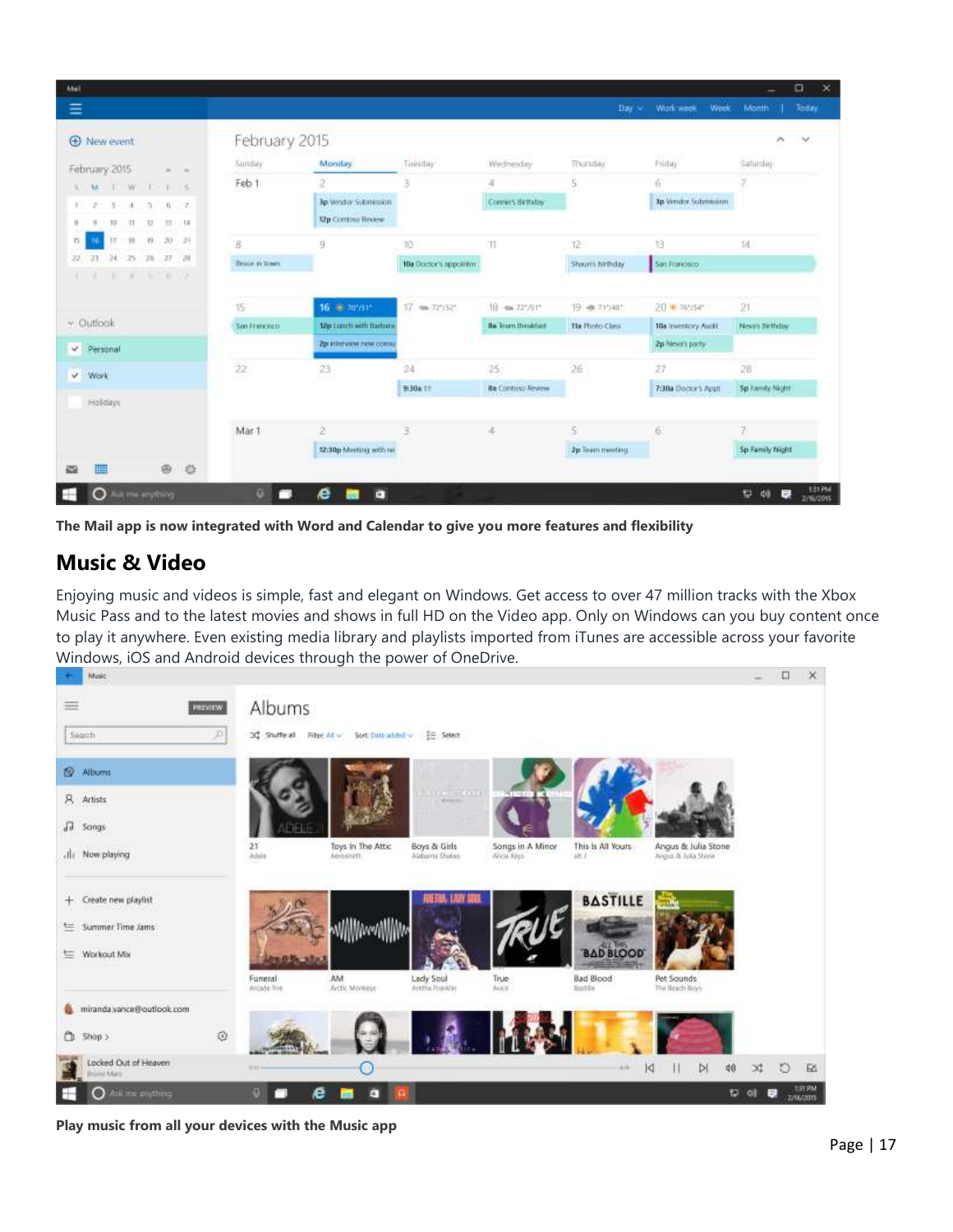

**Your favorite movies and TV shows are waiting to be watched in the Video app**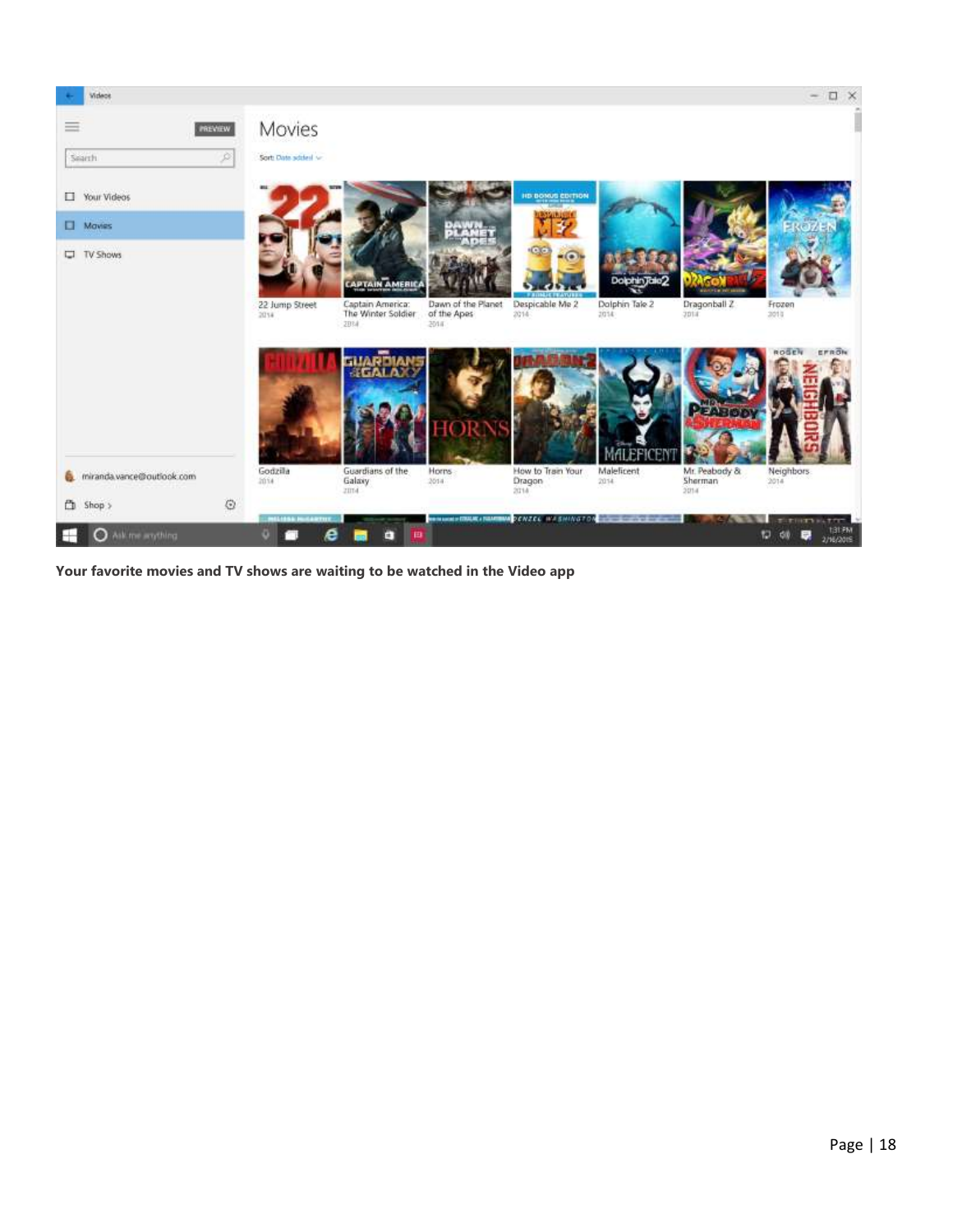## <span id="page-19-0"></span>**Updates and feedback**

Your mission, should you choose to accept it: to help us build a better Windows.

- Join the [Windows Insider Program t](http://go.microsoft.com/fwlink/p/?LinkId=507619)o get more frequent preview builds and a direct pipeline for sending your feedback.
- Use the Feedback app to tell us what you think, and check out the Insider Hub for the latest news and mission updates. This is the preferred method for Insiders to provide feedback.
- Get technical with Microsoft engineers and other Insiders in the [Technical Preview forum.](http://go.microsoft.com/fwlink/p/?LinkId=507620)

### **Choose how often you get new builds**

Once you're an Insider, you'll be able to get more frequent updates if you want. With more frequent updates, you'll see the latest features sooner, but you're more likely to run into bugs.

- 1. Go to Start > **Settings** > **Update and recovery** > **Windows Update**, and then select **Advanced options**.
- 2. Under **Choose how preview builds are installed**, select the top list, and then choose **Fast** or **Slow**.

### **Give us your feedback!**

Use the Windows Feedback app to tell us which features you love, which features you could do without, or when something could be better.

- 1. To open the Windows Feedback app on your PC, go to Start **...** enter the phrase **Windows Feedback**, then select **Windows Feedback**.
- 2. See if someone else has given similar feedback by entering the topic, such as **Microsoft Music**.

| Windows Fredhack<br>芸              |                                                                                                                                                                | Ξ | $\times$ |
|------------------------------------|----------------------------------------------------------------------------------------------------------------------------------------------------------------|---|----------|
| Categories                         | Microsoft Music                                                                                                                                                |   |          |
| <b>Recent Applications</b>         | Sort results by:<br>Trending<br>v                                                                                                                              |   |          |
| Apps                               | Me too<br>Feedback Description                                                                                                                                 |   |          |
| <b>File Explorer</b>               | 634<br>The option to use a local account should not be                                                                                                         |   |          |
| Hardware and Devices               | hidden under the 'Create a new Microsoft Account'<br>dialogue. It should be in the initial login screen.                                                       |   |          |
| Windows Installation and Setup     | 200<br>please add the ability to register a local user account<br>without logging into the microsoft online account.                                           |   |          |
| <b>Internet Explorer</b>           | 139<br>Don't force microsoft account on us. I understand<br>business side of it but people need visible local                                                  |   |          |
| <b>Networks</b>                    | account option too!                                                                                                                                            |   |          |
| Personalization and Ease of Access | 132<br>Here is an idea for how the start of the computer<br>should look like (some of this stuff is already like                                               |   |          |
| Powering On and Off                | this) 1. You start your computer. You get your nice<br>little, "Hello, welcome to Windows 10, lets get<br>started" (next). 2. Connect to the Internet. 3.1ets. |   |          |

### **Check for feedback from others before providing your own**

- 3. If you find similar feedback, select it, add more details if you want, then select **Me too.**
- 4. To narrow your search to a specific category, pick the category that most closely matches your feedback (so it gets to the right people quickly). For example, for feedback about the Music app, select **Apps** > **Music**.
- 5. If you don't find any similar feedback, select **New feedback**, and choose a topic from **Select a category** and then **Select a subcategory**.
- 6. Enter your feedback (the more details the better!), add a screenshot if you can, and you're done.